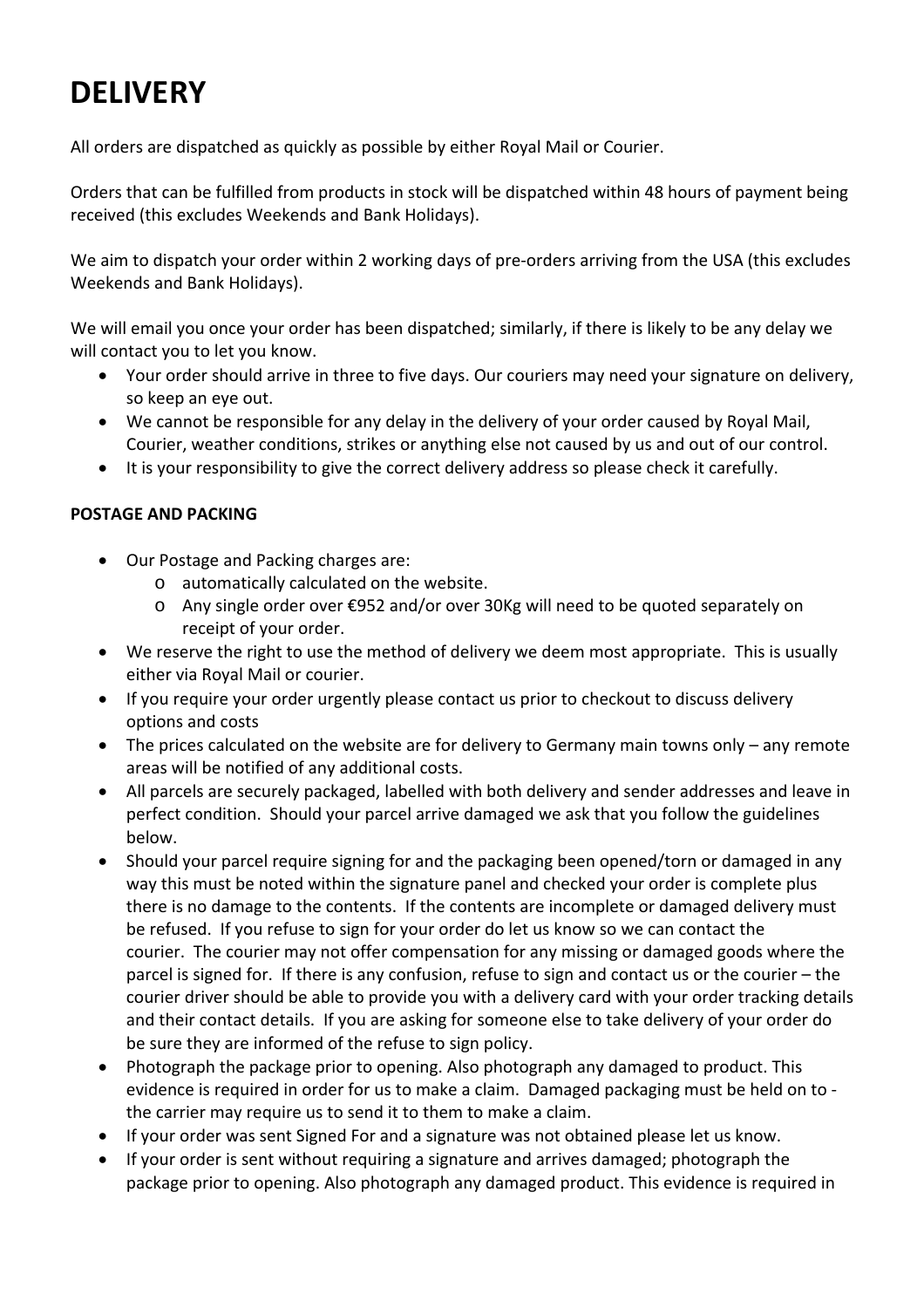order for us to make a claim. Damaged packaging must be held on to ‐ the carrier may require us to send it to them to make a claim.

 If your order does not arrive within 10 days please contact us as soon as possible to advise. However, we cannot make a claim for the loss on Royal Mail for 15 days from the date of dispatch. This may vary with other couriers.

### **CANCELLATION**

- Should you wish to cancel your order please contact Craft Memories as soon as possible via email and use the Cancellation Form (a link can be found under *Cancellation* on the Craft Memories website). Once it has been dispatched for delivery we are unable to stop the delivery and have the order returned to us.
- If your order has already been dispatched you will need to return it to us. You are responsible for the return postage costs.
- You have 14 days to cancel from receipt of your order.
- You must contact us via email, fax or post (proof of posting) within 14 days of receipt of your order.
- Use our cancellation form to notify us.
- Should an item be faulty please contact us to let us know. The faulty item will usually need to be returned to us and a replacement sent, subject to availability. We are happy to refund postage costs for faulty items.
- Please do not return any item(s) without contacting us first to discuss.

#### **RETURNS**

We cannot guarantee the suitability of any of our products for a specific purpose hence if you're not 100 percent satisfied with your purchase, you can return your order by post for a full refund or exchange. You must contact us within 14 days of receiving your order, and you will be responsible the costs of any returns.

All returns must be notified to us within 14 days of the date you received it and must be unopened, undamaged and in the original packaging. Craft Memories will issue a full refund for the price you paid for the order via the original payment method; alternatively, you can choose to be issued a credit note to redeem against other products. Credit notes will need to be redeemed within 90 days of issue. Please include your order number and instructions with your return.

We strongly recommend that you obtain 'proof of posting' when returning product plus insurance to cover loss or any damages that may be caused during transit and email us tracking details. We may be unable to offer refunds if you cannot provide us with 'proof of posting' and tracking details.

#### **CONTACT US**

You can get in contact with us by telephone, email or post:

- Telephone: +44 (0)23 9224 0772
	- o Sunday, Monday & Bank Holidays ‐ Closed
	- o Tuesday, Wednesday & Friday ‐ 10am to 2pm
	- o Thursday ‐ 10am to 2pm & 5pm & 7pm
	- o Saturday ‐ 11am to Midday
- Email ‐ info@craftmemories.co.uk
- Post: Craft Memories, 11 Kentidge Road, Purbrook, Hampshire PO7 5NH UK